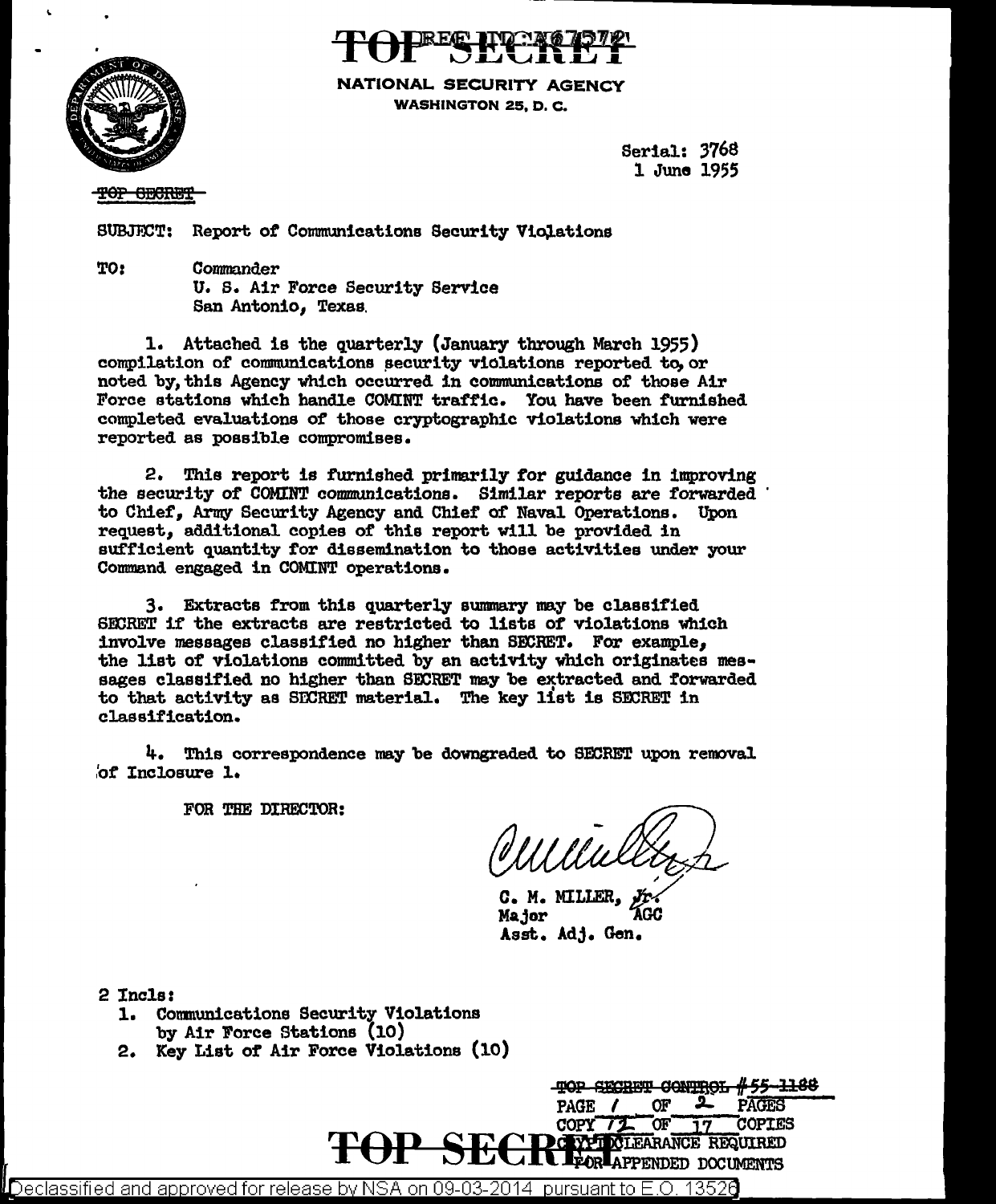## **BEE TO PO**

TOP SECRET

• •

Serial: 3768<br>1 June 1955

 $\ddot{\cdot}$ 

cc: NSA Europe NSA United Kingdom NBA Far East NSA Alaska NSA Pacific AG c/s COMSEC (2)<br>S/ASST ~~SST. .. PROD o6B 411 413

 $M/R$ : This is a compilation of communications security violations committed by Air Force stations during January, February, and March 1955. A similar report will be forwarded to Chief, ASA, and CNO. · USAFSS furnished 10 copies. Furnish each internal addressee a copy of Incl 1 and 2.

> M. M. Orris/4131-1/60454/mw 1 71( • *t..fl'/-t* • *&,'/).•* J;

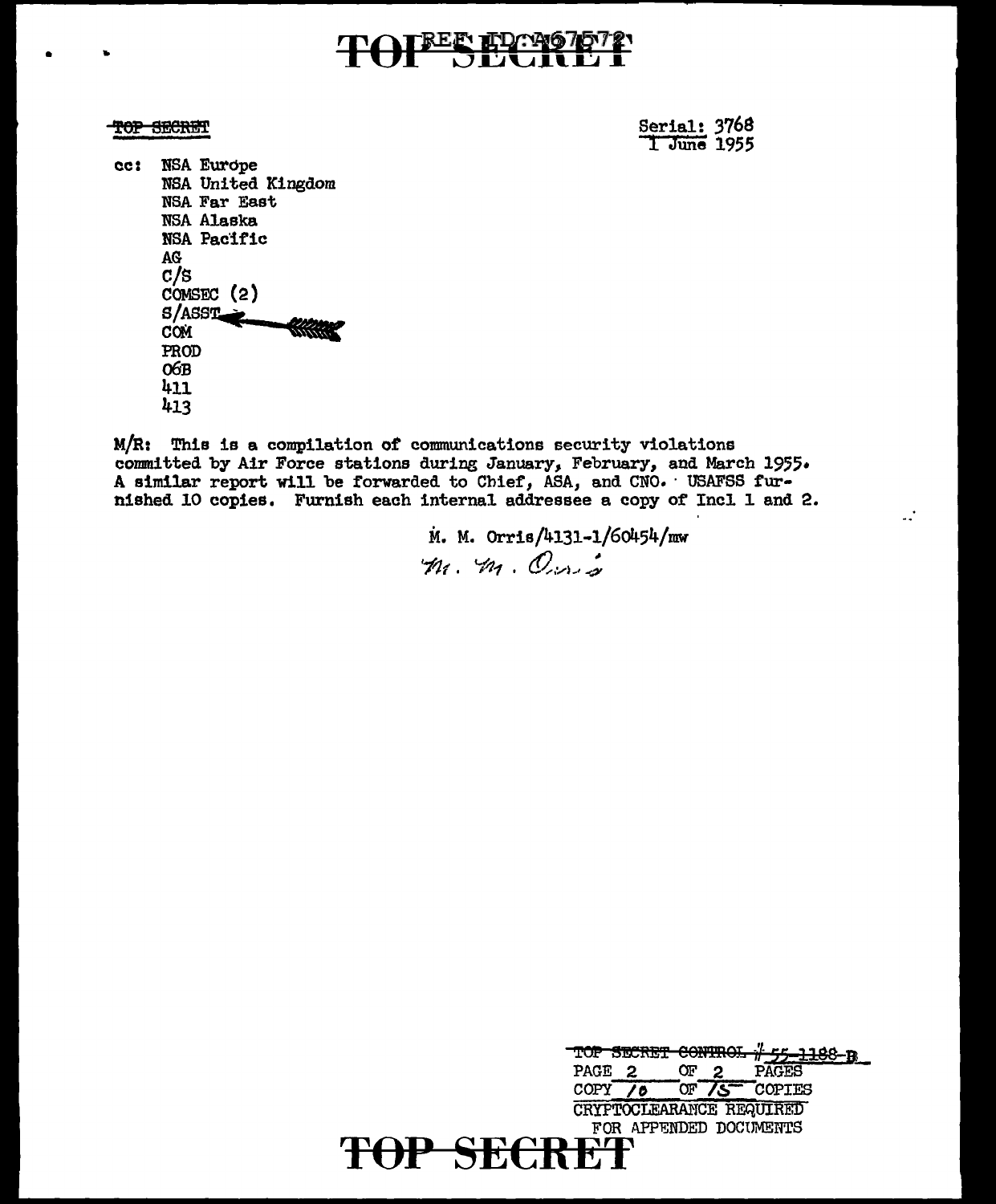TOP SECRET

 $\bullet$ 

 $\ddot{\phantom{1}}$ 



| <b>DTG</b>                           | <b>TRIGRAPH</b>                        |                | KEY NO.        | <b>REMARKS</b>                                                                        |
|--------------------------------------|----------------------------------------|----------------|----------------|---------------------------------------------------------------------------------------|
|                                      |                                        |                | $USA - 33$     |                                                                                       |
|                                      |                                        |                | <b>JANUARY</b> |                                                                                       |
| 1321217                              |                                        | $\mathbf{u}$   |                | Operator believed he was on<br>room circuit                                           |
|                                      |                                        |                | $USA-34$       |                                                                                       |
|                                      |                                        |                | <b>JANUARY</b> |                                                                                       |
| O <sub>2</sub> JAN                   |                                        | 11             |                | Malfunction of equipment                                                              |
|                                      |                                        |                | FEBRUARY       |                                                                                       |
| 220650%                              |                                        | 11             |                | Keyboard operation                                                                    |
|                                      |                                        |                | USA-38B        |                                                                                       |
|                                      |                                        |                | <b>JANUARY</b> |                                                                                       |
| 0720357<br><b>160124Z</b><br>180005Z | <b>CZZ</b><br><b>EVB</b><br><b>ETZ</b> | 3a<br>3d<br>3a |                | Broke on DGVLI vice DVGLI<br>Broke on GJNHH vice NJNHH<br>Broke on CJWQL vice CJWQY   |
|                                      |                                        |                | <b>MARCH</b>   |                                                                                       |
| 180945Z                              | BIF                                    | 2              |                | Broke on PM rotor arrangement                                                         |
|                                      |                                        |                | USA-51         |                                                                                       |
|                                      |                                        |                | <b>JANUARY</b> |                                                                                       |
| 1008502                              | <b>AHR</b>                             | 5              |                | Omitted letter in message in-<br>dicator                                              |
|                                      |                                        |                | FEBRUARY       |                                                                                       |
| 0817342<br>211420Z<br>282330Z        | <b>AEG</b><br><b>BNF</b><br>CCS        | 3b<br>3d<br>13 |                | Broke on FGHMD vice GGHMD<br>Broke on OZGFM vice OZYFM<br>Random rotor overstepped at |
|                                      |                                        |                |                | counter readings 059 and 065                                                          |
|                                      |                                        |                | MARCH          |                                                                                       |
| 0807172<br>1314422                   | <b>AIE</b><br><b>BKT</b>               | $rac{2}{6}$    |                | Broke on PM rotor arrengement<br>Broke using trigraph BKY                             |
|                                      |                                        |                |                | TOP SECRET CONTROL # 55-1166-A<br>Œ<br>PAGES<br>PAGE<br>8<br>1                        |
| Incl 1                               |                                        |                |                | $\overline{OP}$ 25 COFIES<br>$COPY$ 20<br>CRYPTOCLEARANCE REQUIRED                    |

 $\mathbb{L}$ 

# TOP SECRET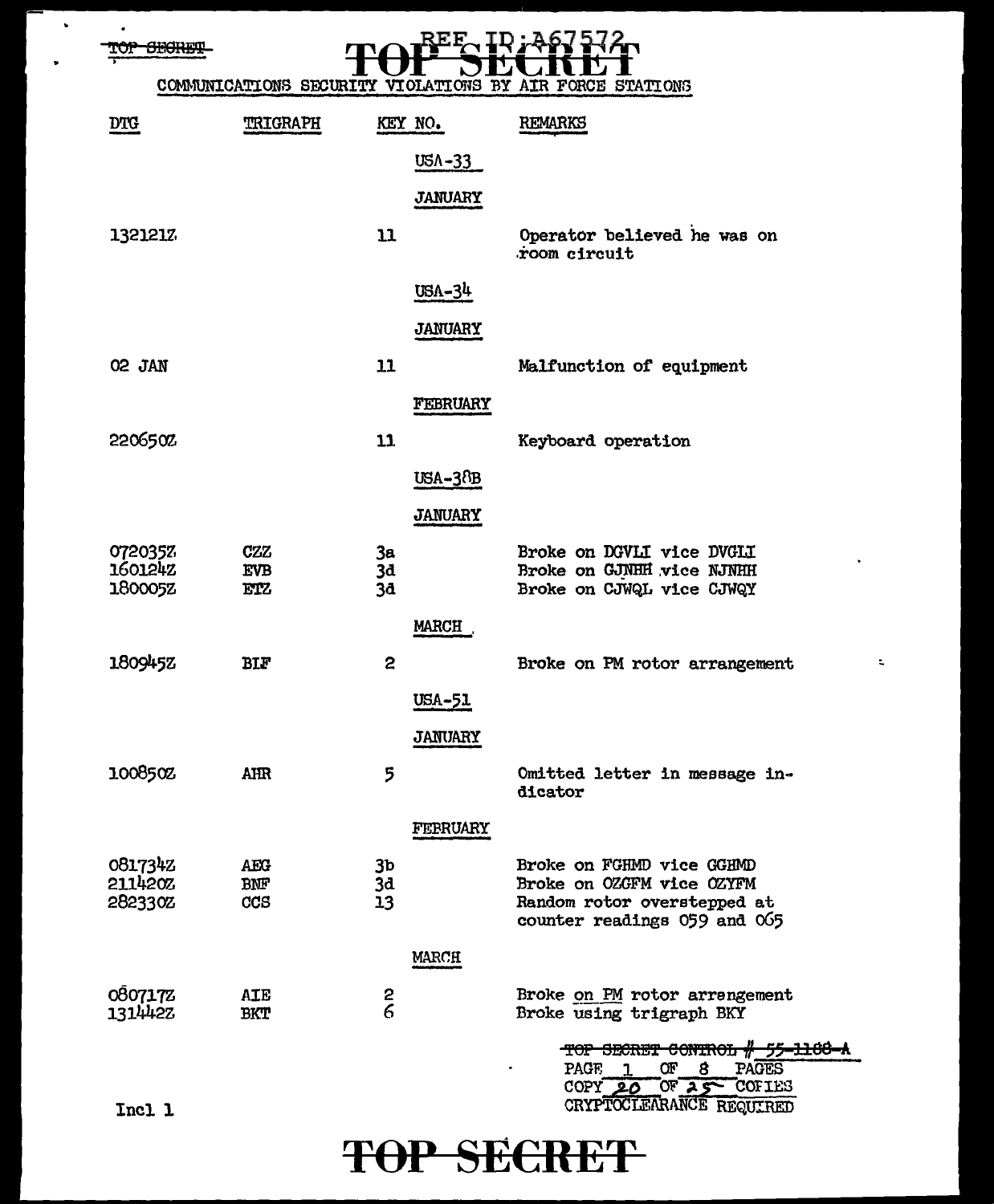| VIOLATIONS (Cont'd)                                 |                                                      |                           |                   |                                                                                                                                                            |
|-----------------------------------------------------|------------------------------------------------------|---------------------------|-------------------|------------------------------------------------------------------------------------------------------------------------------------------------------------|
| $\overline{DTC}$                                    | TRIGRAPH                                             | KEY NO.                   |                   | <b>REMARKS</b>                                                                                                                                             |
|                                                     |                                                      |                           | $USA-51$ (Cont'd) |                                                                                                                                                            |
|                                                     |                                                      |                           | <b>MARCH</b>      | $($ Cont'd)                                                                                                                                                |
|                                                     |                                                      |                           |                   |                                                                                                                                                            |
| 1615252<br>182335Z<br>190045%<br>1919452<br>2312552 | <b>BRJ</b><br><b>CDM</b><br><b>CGU</b><br><b>CLC</b> | 3d<br>3å<br>15<br>3d<br>2 |                   | Broke on BPRDY vice BRRDY<br>Broke on GPFZL vice GPFZV<br>Reuse of segment of key tape<br>Broke on PQUQX vice PQUCX<br>Broke on AM rotor arrangement       |
|                                                     |                                                      |                           | USA-54            |                                                                                                                                                            |
|                                                     |                                                      |                           | <b>JANUARY</b>    |                                                                                                                                                            |
| 0723152<br>1414452<br>1717422<br>201220Z<br>290500Z | <b>BYV</b><br>COP<br><b>DAE</b><br><b>EHC</b>        | 11<br>2<br>2<br>3đ<br>5   |                   | Clear text tape<br>Broke on AM rotor arrangement<br>Broke on AM rotor arrangement<br>Broke on EILPK vice ELLPK<br>Omitted letter in message in-<br>dicator |
|                                                     |                                                      |                           | <b>MARCH</b>      |                                                                                                                                                            |
| 232352Z                                             | <b>BUA</b>                                           | 2                         |                   | Broke on AM rotor arrangement                                                                                                                              |
|                                                     |                                                      |                           | USA-54K           |                                                                                                                                                            |
|                                                     |                                                      |                           | <b>FEBRUARY</b>   |                                                                                                                                                            |
|                                                     |                                                      |                           |                   |                                                                                                                                                            |
| 2522282                                             | HHX                                                  | 3 <sub>b</sub>            |                   | Broke on RXCJD vice QXCJD                                                                                                                                  |
|                                                     |                                                      |                           | <b>MARCH</b>      |                                                                                                                                                            |
| 0115402                                             | <b>ADZ</b>                                           | 3d                        |                   | Broke on EOUJR vice EOUJD                                                                                                                                  |
| 031115Z                                             |                                                      | 11                        |                   | Clear text tape                                                                                                                                            |
| 1720452<br>250131Z                                  | <b>DWF</b>                                           | 3а                        |                   | Broke on CXNBZ vice CNXBZ<br>Broke on DHTKI vice DHOKI                                                                                                     |
|                                                     | <b>EXP</b>                                           | 3d                        |                   |                                                                                                                                                            |
|                                                     |                                                      |                           | USA-56            |                                                                                                                                                            |
|                                                     |                                                      |                           | <b>JANUARY</b>    |                                                                                                                                                            |
| 012105Z                                             | <b>AJV</b>                                           | 3d                        |                   | Broke on AAJUF vice AOJUF                                                                                                                                  |
| 230920Z                                             | ELU                                                  | 3d                        |                   | Broke on CJQZL vice CJQZG                                                                                                                                  |
| 2311412                                             |                                                      | 13                        |                   | Random rotor failed to step                                                                                                                                |
| <b>251130Z</b>                                      |                                                      | 14                        |                   | at counter reading 913<br>Correct DTG - 251630Z                                                                                                            |
| 2921302                                             | <b>GJL</b>                                           | 3 <sub>b</sub>            |                   | Broke on FUFMP vice FUFLP                                                                                                                                  |
|                                                     |                                                      |                           |                   | TOP SECRET CONTROL #55-1188                                                                                                                                |
|                                                     |                                                      |                           |                   | 8 PAGES<br>Œ<br><b>PAGE</b><br>$\boldsymbol{2}$                                                                                                            |
| Tool l                                              |                                                      |                           |                   | COPY $20$ OF $25$ COPTES<br>CRYPTOTE ARANCE REQUIRED                                                                                                       |
|                                                     |                                                      |                           |                   |                                                                                                                                                            |

 $\mathcal{L}_{\mathcal{A}}$ 

# **CRYPTOCLEARANCE REQUIRED FOR SECRETE**

TUCT T

 $\overline{\phantom{a}}$  . The set of  $\overline{\phantom{a}}$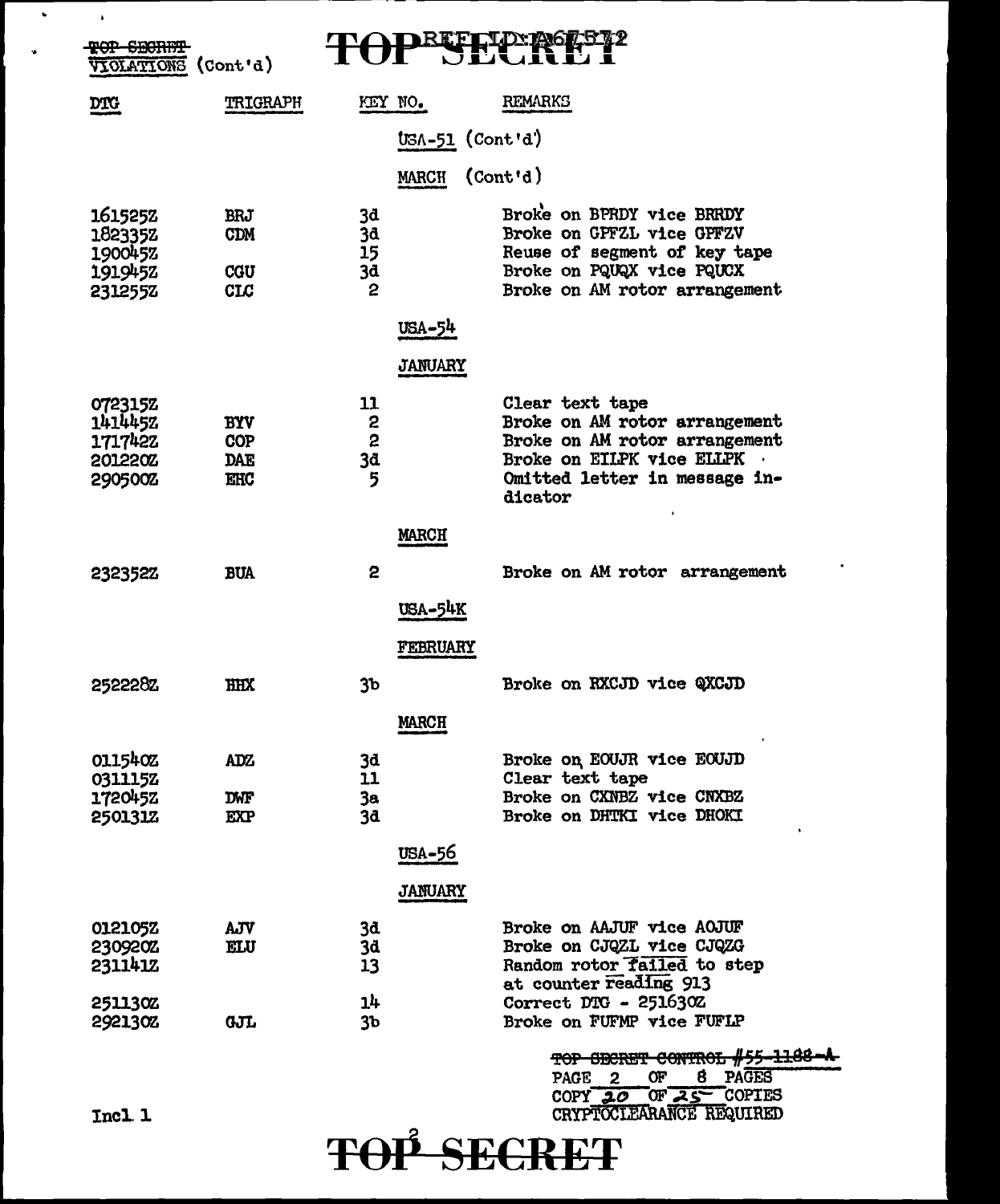| <del>sraan</del><br><b>EOT</b><br>VIOLATIONS | $\text{(cont'd)}$        |                      |                                                                                     |
|----------------------------------------------|--------------------------|----------------------|-------------------------------------------------------------------------------------|
| <b>DIG</b>                                   | TRIGRAPH                 | KEY NO.              | <b>REMARKS</b>                                                                      |
|                                              |                          | <b>USA-56K</b>       |                                                                                     |
|                                              |                          | <b>JANUARY</b>       |                                                                                     |
| <b>041100Z</b>                               | <b>AGT</b>               | 6                    | Broke using trigraph AGO                                                            |
| 0914152<br>2119102                           | <b>ARZ</b><br><b>CBA</b> | 3 <sub>c</sub><br>5  | Broke on ADEEF vice AGEEF<br>Omitted letter in message in-<br>dicator               |
|                                              |                          | FEBRUARY             |                                                                                     |
| 181300Z<br>2822302                           | CIF                      | 3đ<br>13             | Broke on SYPJS vice UYOJY<br>Random rotor failed to step<br>at counter reading 2302 |
|                                              |                          | <b>MARCH</b>         |                                                                                     |
| <b>122200Z</b><br>1602052                    | <b>BPW</b>               | 3đ<br>14             | Broke on FPSYH vice FPSQH<br>Correct DTG - 161205Z                                  |
| 1806052<br><b>211430Z</b>                    | <b>CLP</b><br><b>CVP</b> | 5<br>3d              | Omitted letter in message in-<br>dicator<br>Broke on VCJVB vice VCTVB               |
|                                              |                          | USA 56L              |                                                                                     |
|                                              |                          | <b>FEBRUARY</b>      |                                                                                     |
| 1221082                                      |                          | 11                   | Operator believed he was trans.<br>mitting test tape                                |
|                                              |                          | <b>USA-57</b>        |                                                                                     |
|                                              |                          | <b>JANUARY</b>       |                                                                                     |
| 0111452<br>072030Z                           | ADW<br><b>CZL</b>        | 3d<br>5              | Broke on XQQUO vice XQQYO<br>Omitted letter in message in-<br>dicator               |
| 132150Z<br>1521352                           | <b>FNS</b><br><b>GBF</b> | Зc<br>3 <sub>b</sub> | Broke on LOPPY vice LOPPI<br>Broke on NHBLX vice NHALX                              |
| 161840Z                                      | GIC                      | 3d                   | Broke on DOAVE vice DOWVE                                                           |
| 2216202                                      | <b>IJE</b>               | 3d                   | Broke on DNWQO vice DNTQO                                                           |
| 2312472                                      | <b>IOS</b>               | 3a                   | Broke on MNHSA vice MNSHA                                                           |
| 2323252                                      | <b>TSE</b>               | 3đ                   | Broke on AQTNE vice FQTNE                                                           |
| 2618522                                      | JIZ                      | 3d                   | Broke on HSFEN vice CKFEN                                                           |
| 3007472<br>3013102                           | JZU<br><b>KAB</b>        | 3đ<br>4              | Broke on SCQAL vice SOQAL<br>AAKABMPPUXP                                            |

TOP SECRET CONTROL # 55-1168-A<br>
PAGE 3 OF 8 PAGES<br>
COPY 20 OF AS COPIES<br>
CRYPTOCLEARANGE REQUIRED<br>
TOP'SECRET

l,

### Incl 1

 $\sim$ 

 $\sim 10^{11}$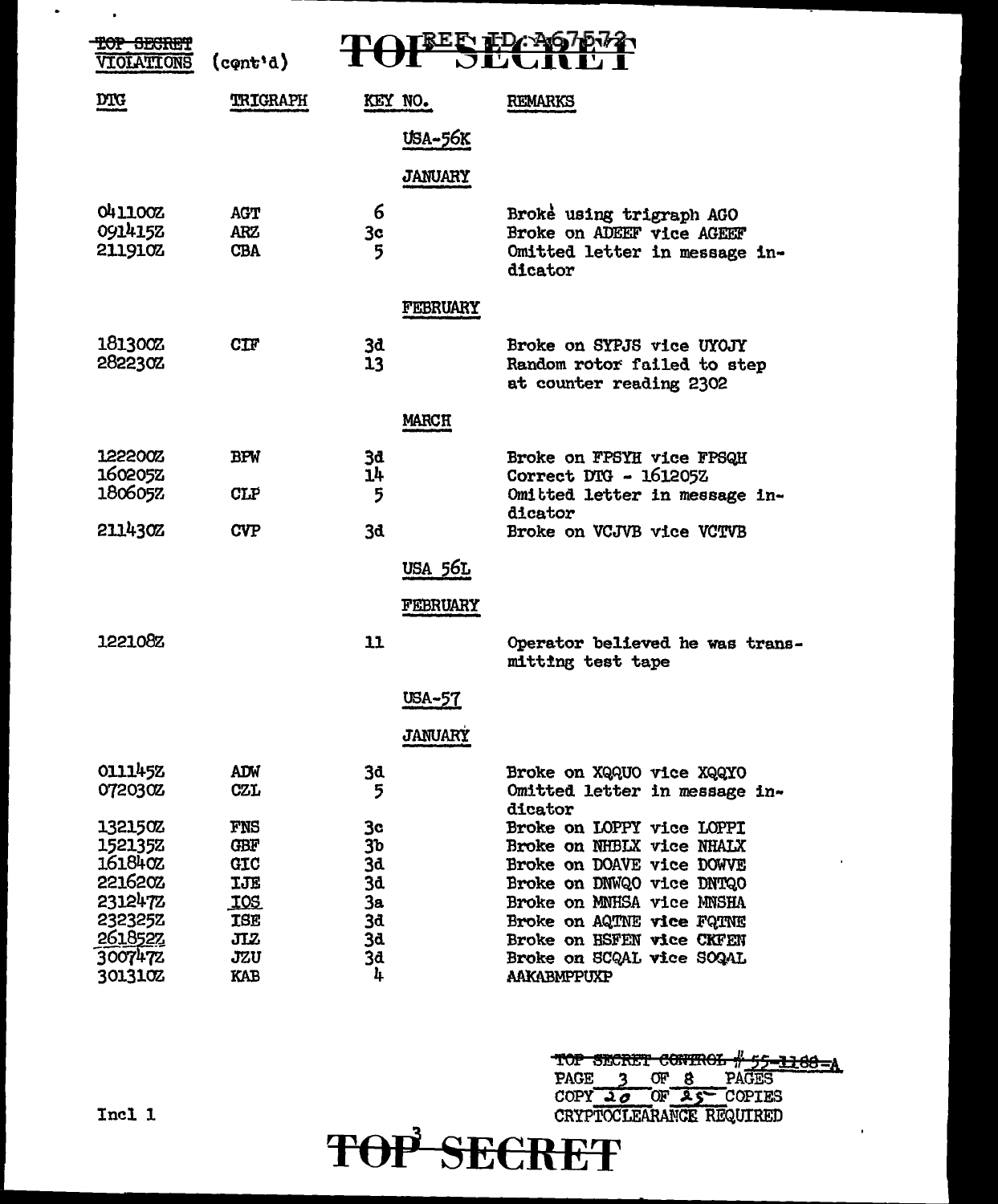| <del>CECRET</del><br><b>CIOLATIONS</b> | $\text{(Cont } d)$       |                |                                                                                                                    |
|----------------------------------------|--------------------------|----------------|--------------------------------------------------------------------------------------------------------------------|
| <b>DIG</b>                             | TRIGRAPH                 | KEY NO.        | REMARKS                                                                                                            |
|                                        |                          |                | USA-57 (Cont'd)                                                                                                    |
|                                        |                          | FEBRUARY       |                                                                                                                    |
| 090602Z                                | <b>BUT</b>               | 3a             | Broke on AZFIN vice AZIFN                                                                                          |
|                                        |                          |                |                                                                                                                    |
|                                        |                          | <b>MARCH</b>   |                                                                                                                    |
| 081342Z                                | AUJ                      | 3d             | Broke on NYEET vice EYEET                                                                                          |
| 120840Z<br>301440Z                     | <b>BFE</b><br><b>DQC</b> | 3d<br>10       | Broke on KDBTK vice QRBTK<br>Message indicator derived using<br>deciphering procedure                              |
|                                        |                          | <u>USA-57K</u> |                                                                                                                    |
|                                        |                          | <b>JANUARY</b> |                                                                                                                    |
| 0503157                                | AHN                      | 3c             | Broke on TGWPW vice PGWPW                                                                                          |
| 082359Z                                | ATB                      | 3d             | Broke on MUVUV vice MZVUV                                                                                          |
| 0911252                                | <b>OTA</b>               | 10             | Message indicator derived using<br>deciphering procedure                                                           |
| 150830%                                | <b>BPA</b>               | 3 <sub>b</sub> | Broke on PZDZC vice PYDZC                                                                                          |
| 1601502                                | <b>BQV</b>               | 10             | Message indicator derived using                                                                                    |
| 2300022                                | <b>CTV</b>               | 3a             | deciphering procedure<br>Broke on YRQUX vice RYQUX                                                                 |
|                                        |                          | FEBRUARY       |                                                                                                                    |
|                                        |                          |                |                                                                                                                    |
| 0101152                                | AAA                      | 5              | Omitted machine designator                                                                                         |
| 0217082                                | <b>AKQ</b>               | 3d             | Broke on ILUXB vice ILUQP<br>Broke on HNVLB vice HNVLZ                                                             |
| 021845Z<br>1101402                     | <b>ALL</b><br><b>BTV</b> | 3c<br>Зa       | Broke on VDGPF vice VDPGF                                                                                          |
| 111350Z                                | <b>BWM</b>               | 3d             | Broke on INFOD vice INFOS                                                                                          |
| 2000552                                | <b>DQA</b>               | 3d             | Broke on, XQYQO vice XQYQU                                                                                         |
|                                        |                          | <b>MARCH</b>   |                                                                                                                    |
| 0917137                                | <b>ATR</b>               | 3d             | Broke on QBKTI vice QBBTI                                                                                          |
| 1104052                                | <b>AXY</b>               | 2              | Broke on PM rotor arrangement                                                                                      |
| 110420Z                                | <b>AXZ</b>               | 2              | Broke on PM rotor arrangement                                                                                      |
| 1104402                                | <b>AYA</b>               | $\overline{2}$ | Broke on PM rotor arrangement                                                                                      |
| 110738Z<br>120810Z                     | <b>AXO</b><br><b>BAB</b> | 3a<br>3d       | Broke on RVSRG vice RVRSG<br>Broke on QTMHG vice QXMHG                                                             |
| 120921Z                                | <b>BAM</b>               | 3d             | Broke on QPNOP vice QPNOR                                                                                          |
| 121905Z                                | <b>BAL</b>               | 3c             | Broke on EDGYR vice EDGIR                                                                                          |
| 280130Z                                | <b>BQO</b>               | 3d             | Broke on JIRCQ vice JIRCW                                                                                          |
| 2904402                                | <b>BRA</b>               | 3d             | Broke on EXXZR vice URALU                                                                                          |
| 301210Z                                | BSN                      | 2              | Broke on AM rotor arrangement                                                                                      |
|                                        |                          |                | <del>55-1188</del><br>CONTROL                                                                                      |
|                                        |                          |                | <b>PAGES</b><br>PAGE 4<br>Œ<br>8<br>COPY $\overline{\lambda \sigma}$ OF $\overline{\lambda}$ S <sup>-</sup> COPIES |
| Incl 1                                 |                          |                | CRYPTOCLEARANCE REQUIRED                                                                                           |
|                                        |                          |                | <b>TOP SECRET</b>                                                                                                  |
|                                        |                          |                |                                                                                                                    |

 $\bullet$  ,  $\bullet$  ,  $\bullet$ 

 $\bullet$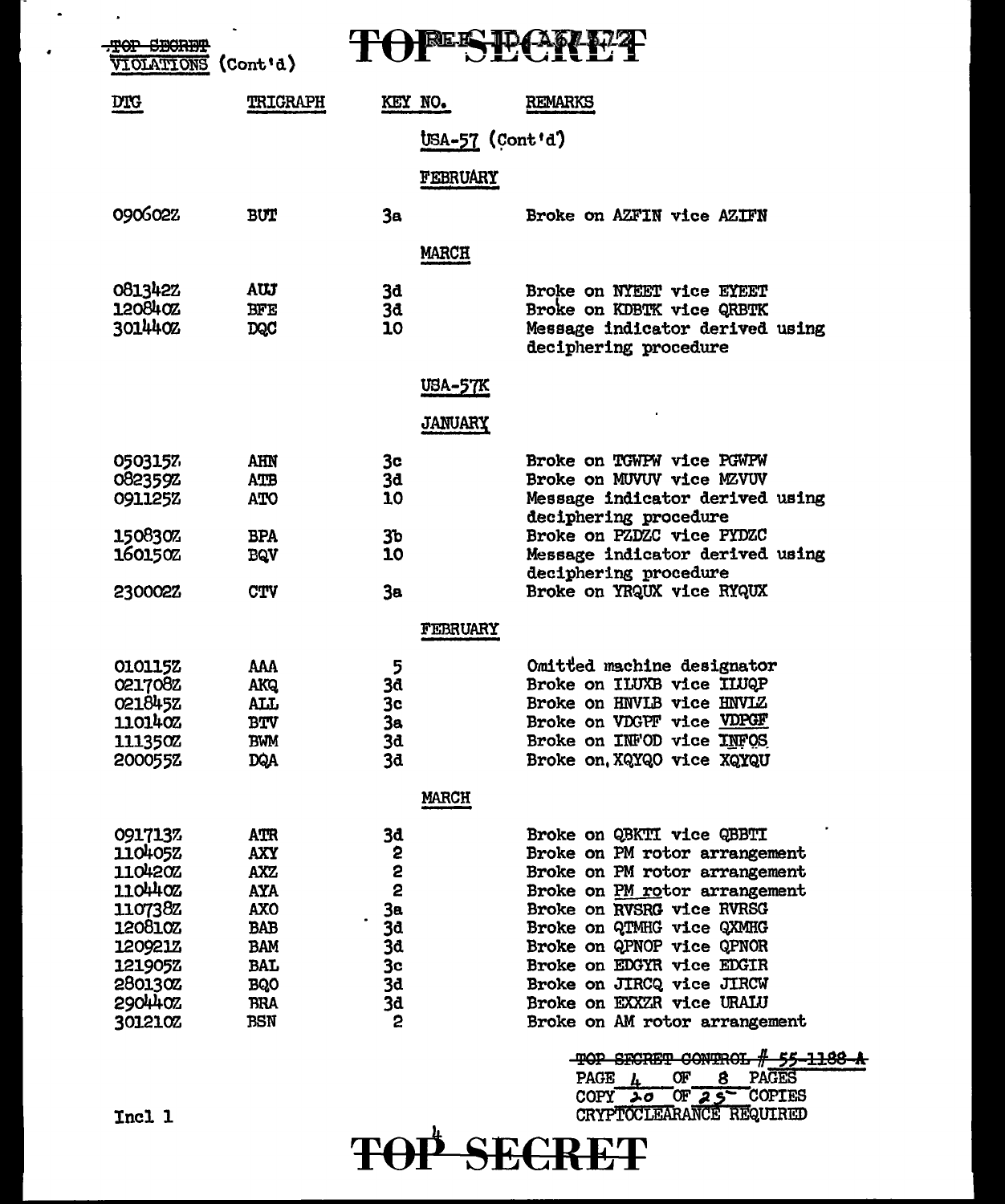| TOP SEGRET<br><b><i>UIOLATIONS</i></b>                                                                               | $\text{(Cont } d)$                                                                      |                                                    | ⋠₩ <i>⋞</i> ⋠⋐ <i>≰⊀₫</i> ঢ়                                                                                                                                                                                                        |  |  |  |  |
|----------------------------------------------------------------------------------------------------------------------|-----------------------------------------------------------------------------------------|----------------------------------------------------|-------------------------------------------------------------------------------------------------------------------------------------------------------------------------------------------------------------------------------------|--|--|--|--|
| <b>DIG</b>                                                                                                           | <b>TRIGRAPH</b>                                                                         | KEY NO.                                            | <b>REMARKS</b>                                                                                                                                                                                                                      |  |  |  |  |
| USA-57K (Cont'd).                                                                                                    |                                                                                         |                                                    |                                                                                                                                                                                                                                     |  |  |  |  |
|                                                                                                                      |                                                                                         | <b>MARCH</b>                                       | (cont'd)                                                                                                                                                                                                                            |  |  |  |  |
| 301230%<br>301250Z                                                                                                   | <b>BSQ</b><br><b>BSS</b>                                                                | 2<br>2                                             | Broke on AM rotor arrangement<br>Broke on AM rotor arrangement                                                                                                                                                                      |  |  |  |  |
|                                                                                                                      |                                                                                         | USA-59                                             |                                                                                                                                                                                                                                     |  |  |  |  |
|                                                                                                                      |                                                                                         | <b>JANUARY</b>                                     |                                                                                                                                                                                                                                     |  |  |  |  |
| $O1$ JAN<br>140455Z<br>260100Z                                                                                       |                                                                                         | 11<br>11<br>12                                     | Keyboard operation<br>Keyboard operation<br><b>AFSAK 2591</b>                                                                                                                                                                       |  |  |  |  |
|                                                                                                                      |                                                                                         | FEBRUARY                                           |                                                                                                                                                                                                                                     |  |  |  |  |
| 13 FEB<br>200627Z<br>202300Z<br><b>220200Z</b><br>2516012                                                            | <b>GGM</b><br><b>GKA</b><br><b>GYZ</b><br><b>IEZ</b>                                    | 11<br>3d<br>3d<br>3а<br>2                          | Operator in "text" position<br>Broke on ZAMOW vice ZAWOW<br>Broke on JXUTQ vice JXUTO<br>Broke on YSULT vice YSLUT<br>Broke on AM rotor arrangement                                                                                 |  |  |  |  |
| <b>251700Z</b><br><b>251720Z</b><br>2601522<br>2616102<br>280020Z                                                    | <b>IEV</b><br><b>IFU</b><br><b>TXA</b><br><b>IWQ</b><br>JIF                             | 2<br>2<br>3a<br>3d<br>3d                           | Broke on AM rotor arrangement<br>Broke on AM rotor arrangement<br><b>Broke on TJTLC vice TJLTC</b><br>Broke on KRGRM vice KRARM<br>Broke on TCJKG vice TCJKQ                                                                        |  |  |  |  |
|                                                                                                                      |                                                                                         | <b>MARCH</b>                                       |                                                                                                                                                                                                                                     |  |  |  |  |
| 031830Z<br>0404582<br><b>041800Z</b><br>1022182<br><b>1602052</b><br>1819302<br>2014302<br><b>211402Z</b><br>261632Z | <b>BOQ</b><br><b>BWW</b><br>CIX<br><b>GNE</b><br><b>TEP</b><br>JBY<br><b>JRR</b><br>LEI | 3d<br>3d<br>3b<br>3d<br>6<br><b>3d</b><br>3đ<br>За | Broke on TPWTM vice TPWAM<br>Broke on UQFEN vice UQVEN<br>Broke on CWADP vice DWADP<br>Broke on TKEYR vice TKMYR<br>Broke using trigraph IEQ<br>Broke on UAGGQ vice UAGGY<br>Broke on BLPUU vice BLPSU<br>Broke on ESZDI vice ESDZI |  |  |  |  |
| 2617282                                                                                                              | PJM<br><b>PKV</b>                                                                       | 3đ<br>3d                                           | Broke on VQMSE vice VQMFE<br>Broke on KYKTE vice KYKLE                                                                                                                                                                              |  |  |  |  |
| 3110412                                                                                                              | QYB                                                                                     | 3d<br>6900 SCTY GP<br>MARCH                        | Broke on XKLGG vice XFLGG                                                                                                                                                                                                           |  |  |  |  |
| 25 MAR                                                                                                               |                                                                                         | 12                                                 | <b>AFSAK 2700</b><br>TOP SECRET CONTROL #55-1168-A<br>8<br>5<br>OF<br><b>PAGE</b><br><b>PAGES</b>                                                                                                                                   |  |  |  |  |
| Incl 1                                                                                                               |                                                                                         |                                                    | COPY $20$<br>$or \rightarrow s$<br><b>COPIES</b><br>CRYPTOCLEARANCE REQUIRED                                                                                                                                                        |  |  |  |  |

 $-\cdot$ 

5 TOP **SECRET** 

 $\bullet$ 

 $\mathbf{r}$ 

 $\sim 10$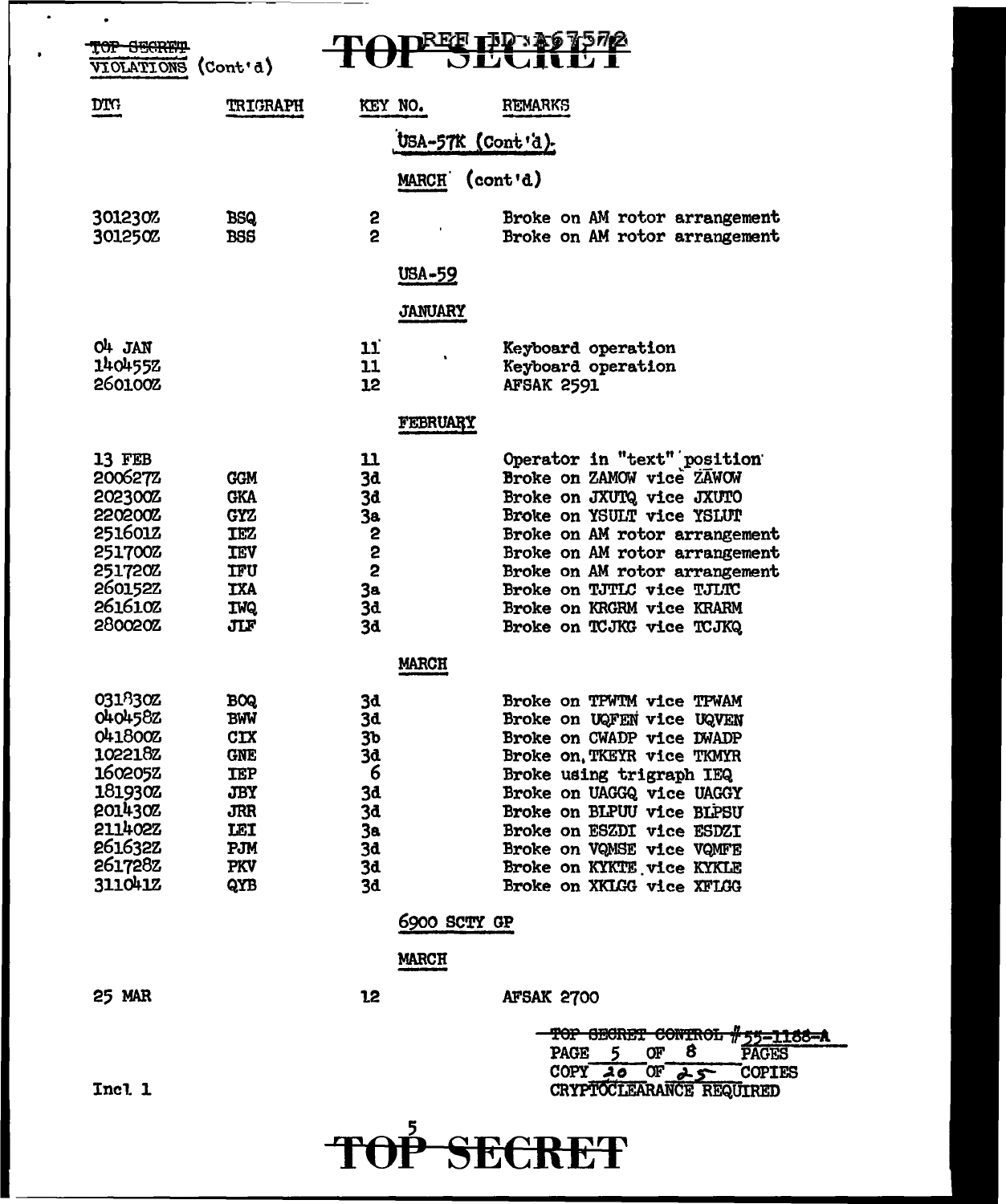# TOPESECRE?

TOP SECRET (Cont'd)

 $\hat{\mathbf{z}}$ 

 $\bullet$ 

 $\bullet$ 

| TRIGRAPH<br><b>DTG</b><br>فسيرتبط تنبوه | KEY NO. | <b>REMARKS</b> |
|-----------------------------------------|---------|----------------|
|-----------------------------------------|---------|----------------|

## 6910 SCTY GP

**JANUARY** 

| 0809002        | <b>BGH</b>  | 2                | Broke on PM rotor arrangement                |
|----------------|-------------|------------------|----------------------------------------------|
| 1017142        | CAV         | 3 <sub>d</sub>   | Broke on HKELS vice HKEIS                    |
| 151915Z        | <b>DUC</b>  | 3d               | Broke on EZWQV vice EZWYV                    |
| 1600092        | <b>DWJ</b>  |                  | Broke on WAYRM vice BAYRM                    |
|                |             | 3d               |                                              |
| 1602252        | XWV         | 10               | Message indicator derived using              |
|                |             |                  | deciphering procedure                        |
| <b>1812042</b> | <b>EIO</b>  | 3d               | Broke on QMOAC vice QMOOC                    |
| 2501062        | FWD         | 3d               | Broke on FYYKJ vice FYYKS                    |
| 2716442        | HIZ         | 8s               | Broke on BB vice AA                          |
| 2900152        | <b>TCT</b>  | 13               | Random rotor failed to step at               |
|                |             |                  | counter reading 179                          |
| 291500Z        | <b>TOT</b>  | 3 <sub>c</sub>   | Broke on FKIRA vice FKYRA                    |
|                |             | <b>FEBRUARY</b>  |                                              |
| 021035Z        | AHT         | 2                | Broke on PM rotor arrangement                |
| 0210442        | <b>AHD</b>  | 2                | Broke on PM rotor arrangement                |
| 0307052        |             | 2                |                                              |
| 030849Z        | <b>ALA</b>  | 2                | Broke on PM rotor arrangement                |
|                |             |                  | Broke on PM rotor arrangement                |
| 0308512        | <b>AKT</b>  | 2                | Broke on PM rotor arrangement                |
| 0308552        | <b>AKY</b>  |                  | Broke on PM rotor arrangement                |
| 030859Z        | <b>AKT,</b> | 2<br>2<br>2<br>2 | Broke on PM rotor arrangement                |
| 0309172        | <b>AKV</b>  |                  | Broke on PM rotor arrangement                |
| 0310152        |             | 2                | Broke on PM rotor arrangement                |
| 031030Z        |             | 2                | Broke on PM rotor arrangement                |
| 0411002        |             | 2                | Broke on PM rotor arrangement                |
| 070820Z        |             | 2                | Broke on PM rotor arrangement                |
| <b>121230Z</b> | <b>BSB</b>  | 8ь               | Broke on CC vice BB                          |
| <b>121230Z</b> | <b>BSJ</b>  | 8b               | Broke on CC vice BB                          |
| 1212302        | <b>BST</b>  | 8 <sub>b</sub>   | Broke on CC vice BB                          |
| <b>121230Z</b> | <b>BTN</b>  | 8ь               | Broke on CC vice BB                          |
| <b>121230Z</b> | <b>BTG</b>  | 8b               | Broke on CC vice BB                          |
| 1212302        | <b>BRZ</b>  | 8b               | Broke on CC vice BB                          |
| <b>130120Z</b> |             | 11               | Keyboard operation                           |
| 1406352        | <b>CBX</b>  | 3 <sub>b</sub>   | Broke on CFVYO vice CEVYO                    |
| 1709202        | <b>CTH</b>  | 8a               | Broke on AA vice BB                          |
| 1712232        |             |                  |                                              |
|                | <b>CTV</b>  | 3a               | Broke IYBMZ vice IYMBZ                       |
| 1906122        | <b>DNB</b>  | 8e.              | Broke on BB vice AA                          |
|                |             | <b>MARCH</b>     |                                              |
| 0312002        |             | 2                | Broke on PM rotor arrangement                |
| 040622Z        |             | 11               | Keyboard operation                           |
|                |             |                  | TOP SECRET CONTROL<br><del># 55=1188-A</del> |
|                |             |                  | 6<br>8<br><b>PAGE</b><br>Œ<br><b>PAGES</b>   |
|                |             |                  | <u> በለክሊ ብቻ</u><br><b>ON I &amp; CODITES</b> |

COPY 20 OF 25 COPIES TOP SECRET

Incl 1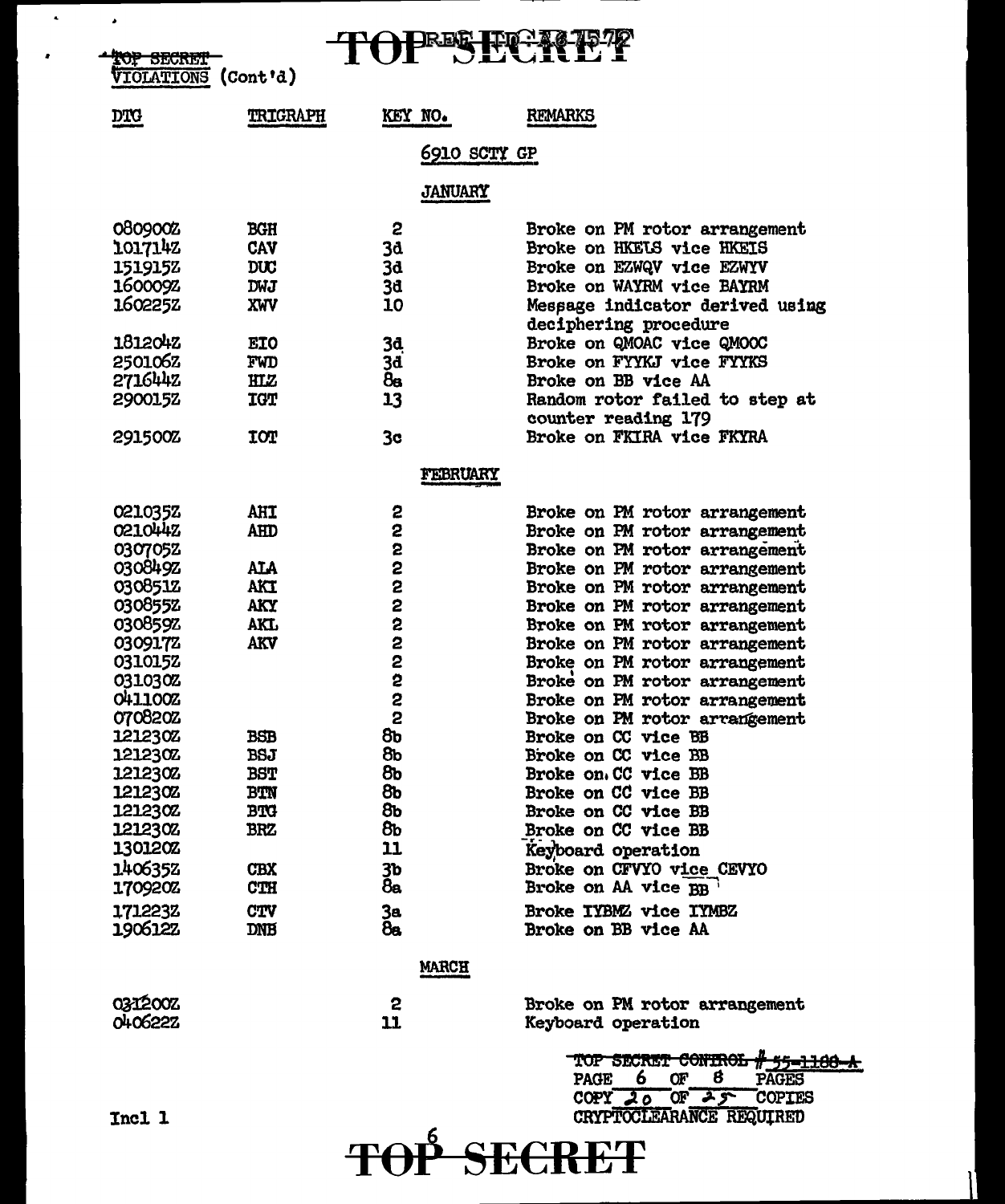| ٠ | TUP SECRET                |                          |                     |                 | RRR LID XD AD N                                                                                                         |
|---|---------------------------|--------------------------|---------------------|-----------------|-------------------------------------------------------------------------------------------------------------------------|
|   | VIOLATIONS (Cont'd)       |                          |                     |                 |                                                                                                                         |
|   | <b>DIG</b>                | TRIGRAPH                 | KEY NO.             |                 | <b>REMARKS</b>                                                                                                          |
|   |                           |                          |                     |                 | 6910 SCTY GP (Cont'd)                                                                                                   |
|   |                           |                          |                     | <b>MARCH</b>    | $($ Cont'd $)$                                                                                                          |
|   | 101006z                   | FQB                      | 10                  |                 | Message indicator derived using<br>deciphering procedure                                                                |
|   | <b>132012Z</b><br>1618452 | <b>GXS</b>               | 3d                  |                 | Broke on IXYFJ vice IJYFJ                                                                                               |
|   | 1600342                   | <b>TBH</b><br><b>TBM</b> | 3 <sub>c</sub><br>2 |                 | Broke on XLCKP vice XLCKB<br>Broke on PM rotor arrangement                                                              |
|   | 1712552                   | <b>IGG</b>               | 7                   |                 | Key group previously used for                                                                                           |
|   | 1912122                   | JFH                      | 3d                  |                 | 1706442<br>Broke on EXCJA vice EXOJY                                                                                    |
|   | 2416152                   | <b>KRW</b>               | 3d                  |                 | Broke on AVIHD vice AVLHD                                                                                               |
|   | <b>271010Z</b>            | <b>ISQ</b>               | 3a                  |                 | Broke on MQBVW vice MQVBW                                                                                               |
|   | 311200Z                   |                          | 2                   |                 | Broke on PM rotor arrangement                                                                                           |
|   |                           |                          |                     | 6950 scry gp    |                                                                                                                         |
|   |                           |                          |                     | <b>FEBRUARY</b> |                                                                                                                         |
|   | 282330Z                   |                          | 13                  |                 | Random rotor overstepped at counter<br>readings 58 and 64                                                               |
|   |                           |                          |                     | 6961ST COMM SQ  |                                                                                                                         |
|   |                           |                          |                     | <b>JANUARY</b>  |                                                                                                                         |
|   | 1322552                   |                          | 11<br>11            |                 | Keyboard operation                                                                                                      |
|   | 2207152                   |                          |                     |                 | Keyboard operation                                                                                                      |
|   |                           |                          |                     | FEBRUARY        |                                                                                                                         |
|   | 17 FEB                    |                          | 11                  |                 | Operator believed he was on room<br><b>circuit</b>                                                                      |
|   | 1922552                   |                          | 11                  |                 | Keyboard 'operation                                                                                                     |
|   | 240726Z                   |                          | 11                  |                 | Keyboard operation                                                                                                      |
|   | 2421142                   |                          | 11                  |                 | Operator inadvertently hit magnet<br>armature                                                                           |
|   |                           |                          |                     | <b>MARCH</b>    |                                                                                                                         |
|   | 1017002                   |                          | 12                  |                 | <b>AFSAK 2700</b>                                                                                                       |
|   |                           |                          |                     |                 | <b>3RD WEATHER GP ENT AFB</b>                                                                                           |
|   |                           |                          |                     | <b>FEBRUARY</b> |                                                                                                                         |
|   | 2520452                   |                          | 9                   |                 | Incorrect multiswitch setting<br>41235                                                                                  |
|   | Incl 1                    |                          |                     |                 | TOP GECRET CONTROL # 55-1168-A<br>7 OF . 8 PAGES<br><b>PAGE</b><br>COPY $20$ OF $25$ COPIES<br>CRYPTOCLEARANCE REQUIRED |

 $\mathcal{A}^{\pm}$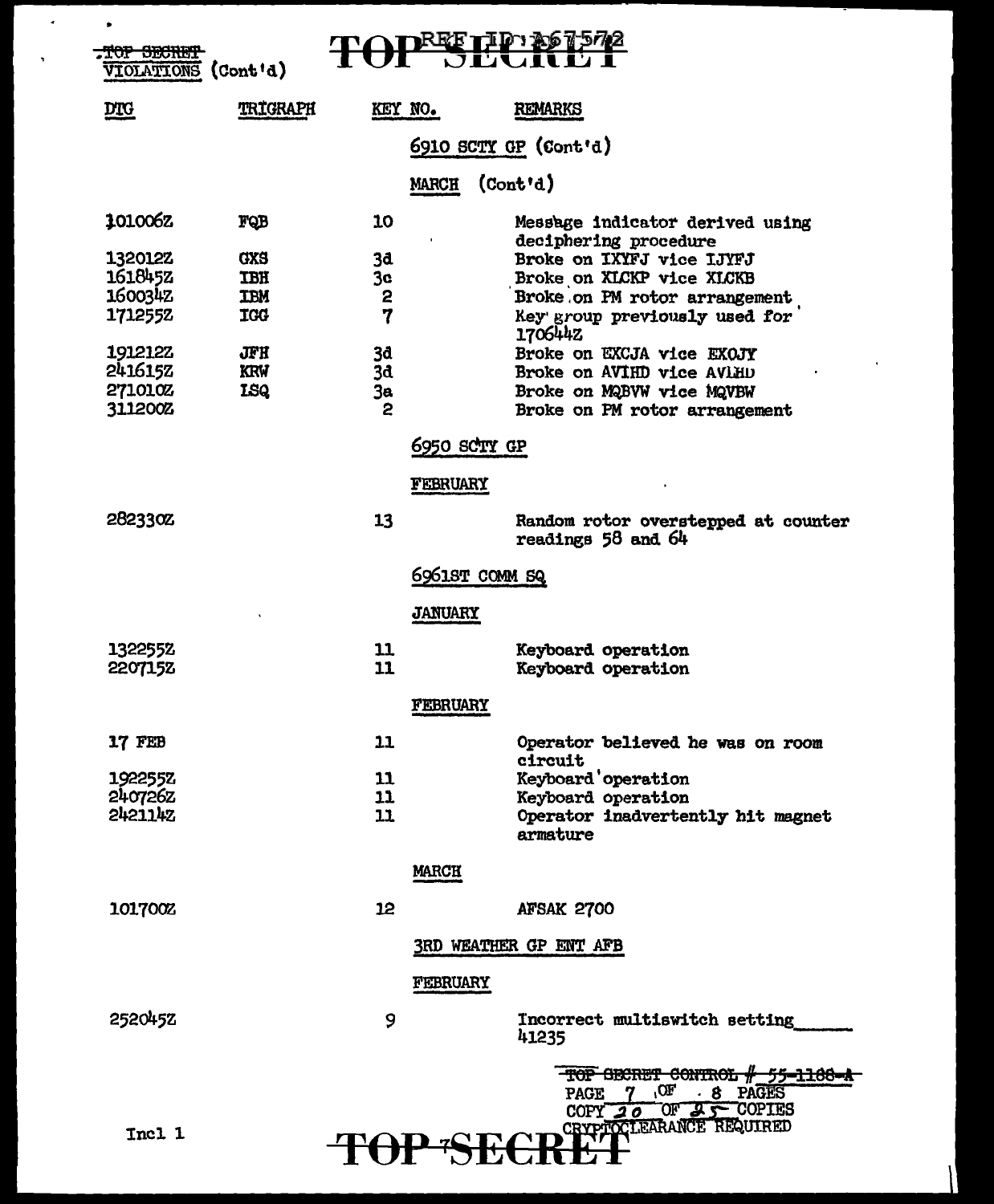| <b>CHADLY</b><br>٠<br><b>SIOLATIONS</b> | (Cont <sup>t</sup> d)           | <b>REF</b>     | VIJVINI        |                                  |  |
|-----------------------------------------|---------------------------------|----------------|----------------|----------------------------------|--|
| <b>DIG</b>                              | TRIGRAPH                        | KEY NO.        | <b>REMARKS</b> |                                  |  |
|                                         |                                 | AWS. SUITLAND  |                |                                  |  |
|                                         |                                 | FEBRUARY       |                |                                  |  |
| O9 FEB                                  | 11                              |                | circuit        | Operator believed he was on room |  |
|                                         | SPECIAL OPERATING CENTER, TOKYO |                |                |                                  |  |
|                                         |                                 | <b>JANUARY</b> |                |                                  |  |
| 290650%                                 | $\mathbf{L}$                    |                | 2819302        | Arrangement previously used for  |  |
|                                         |                                 | FEBRUARY       |                |                                  |  |
| 0420332                                 | 1                               |                | 0201302        | Arrangement previously used for  |  |

 $\sim 10^{11}$ 

 $\bullet$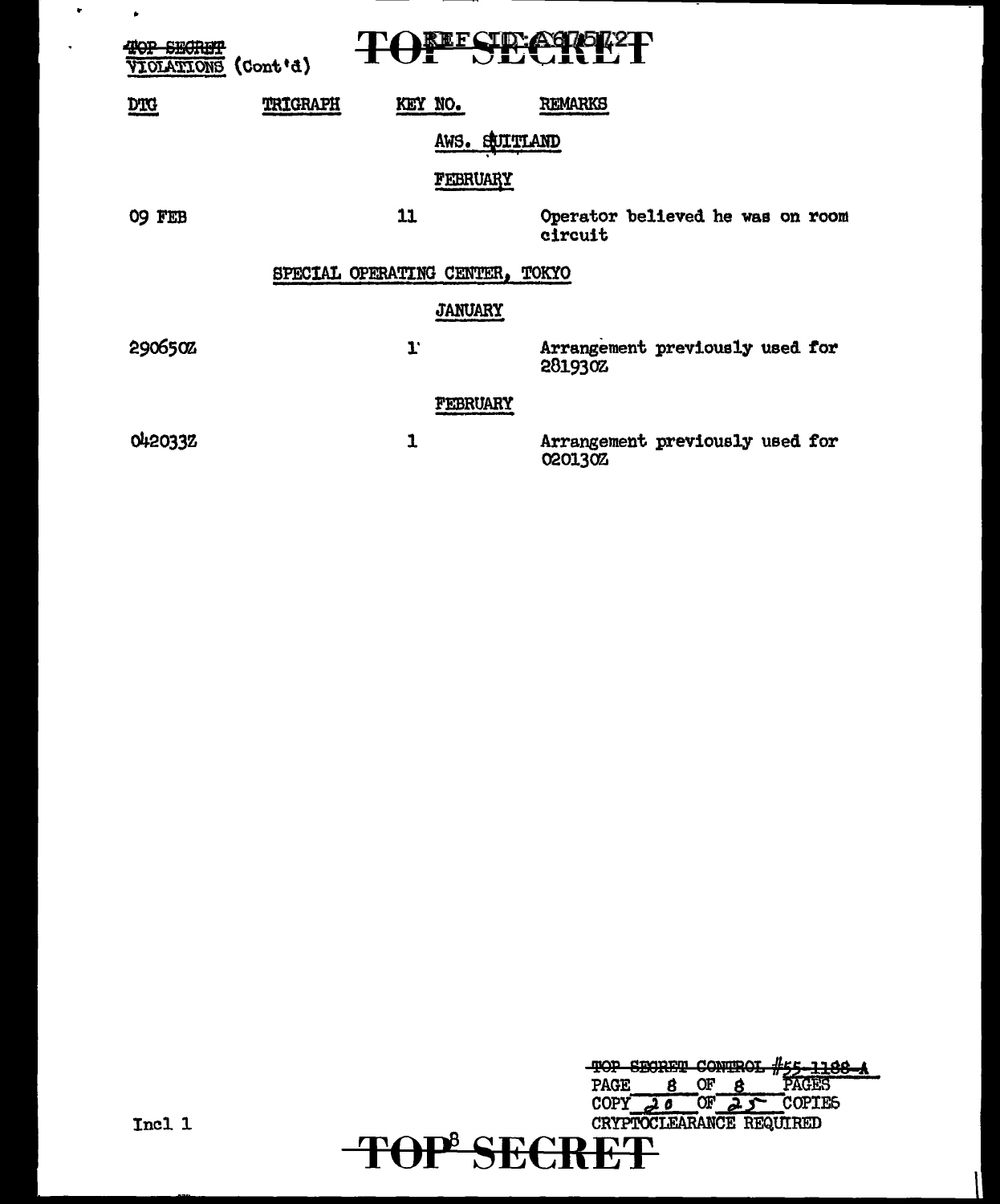#### KEY LIST OF AIR FORCE VIOLATIONS

#### Jan., Feb., & Mar., 1955

#### ROTOR ARRANGEMENT

1. Use for encipherment of an incorrect rotor arrangement and/or alignment. (Reference AFSAG 1262, para 5006a(1), and/or AFSAG 1231B, para 6002a(2), and/or AFSAG  $1231B$ , para  $6004a(1)$ )

2. Use of a rotor arrangement for an inappropriate cryptoperiod, day or month. (Reference AFSAG 1262. para  $5006a(1)$ )

#### ROTOR ALIGNMENT AND MESSAGE INDICATOR

3. Discrepancy between the message rotor alignment resulting from decipherment of the message indicator and the message rotor alignment actually required to decipher the message, although the latter was correctly derived. The discrepancy involves (a) transposition of letters, (b) substitution of a letter alphabetically adjacent to the correct letter, (c) substitution of a phonetically similar letter, or (d) errors in encipherment.

4. Identical message indicators appeared on different messages (or transmission sections) enciphered on the same machine. Use of the message rotor alignment resulting from decipherment of the message indicator allowed decipherment of the first but not the second message. The message rotor alignment actually used for encipherment of the second message was properly tailed to the final alignment of the first message.

5. Omission or addition of one or more letters to the message indicator.

#### KEY GROUP

6. The trigraphic key-group indicator in the message indicator did not correspond to the key group actually used for encipherment. Reuse of a key group was not involved. (Reference AFRAG 1262, para 5004b)

(Referehce AFSAG 1262, para 7. Reuse of a key-group for encipherment.  $60026(4)$  )

#### MACHINE DESIGNATOR AND MULTISWITCH SETTING

8. The machine designator in the message indicator did not correspond to the multiswitch setting used for encipherment. The messages were (a) correctly enciphered or (b) incorrectly enciphered. (Reference AFSAG 1262, para  $6002a(1)$ )

9. Use of an incorrect multiswitch setting. (Reference AFSAG 1262, para 6002a(2), and/or AFSAG 1231B, para 6003a(1), and/or AFSAG 1231B, para 6002a(4))

#### ENCIPHER-DFCIPHER CARD

10. Incorrect use of an ORCUS enciphering card to produce a message indicator. (Reference AFSAG 1262, para 5005c)

Incl 2

CRYPTOCLEARANCE REQUIRED

## SECREP